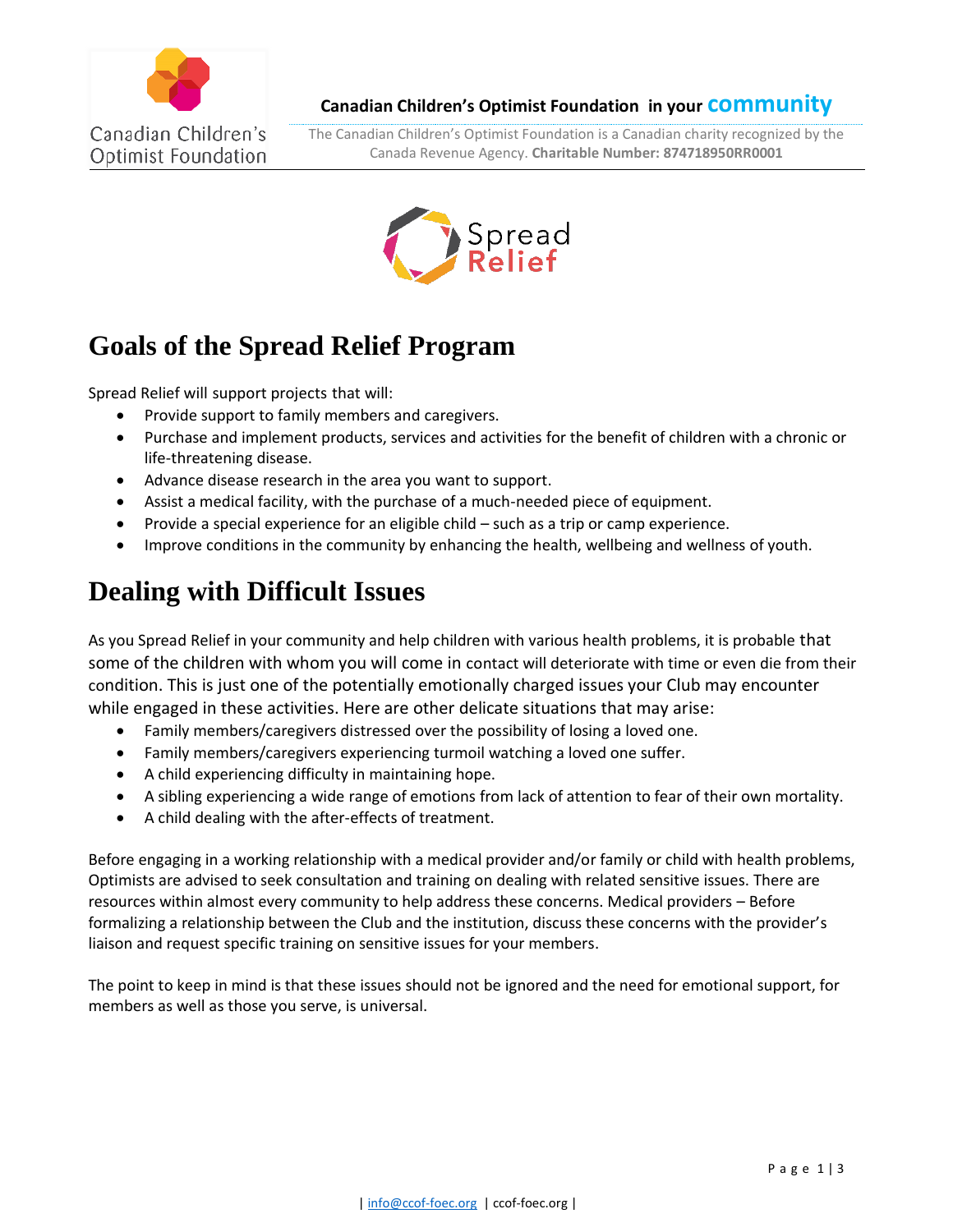

**Canadian Children's Optimist Foundation in your community**

The Canadian Children's Optimist Foundation is a Canadian charity recognized by the Canada Revenue Agency. **Charitable Number: 874718950RR0001**



## **Telling Your Story – Club Publicity**

Publicity can mean more to your Club than "just getting your name in the paper." By building up your Club through media coverage, you are bound to become more attractive to your community. Positive media coverage will not only enhance a Club's image, it will also help attract new members.

Keeping press releases simple and informative is the key to getting them published. Like any industry, media members come to expect things "wrapped in certain packages." When this isn't done properly, some worthy news items can go unpublished. Please look at the following list of public relations suggestions – it may lead your Club to newfound popularity.

- Know who should receive a certain release. If your event is tailored to a certain news department (i.e., sports, local news, features, etc.), make sure you point that out on the release. This can make the process move more rapidly.
- Make sure contact information is located on the release, so the media can contact the Club to gather further information. The contact is generally a program Chair or Club President.
- Build local media contacts. Do not be afraid to try to build a relationship between your Club and local reporters and editors.
- Be short, sweet and succinct. No press release should ever be over two pages long. Use compact, information-filled sentences and paragraphs. Anything too lengthy may be disregarded without a serious glance.
- When submitting photos to the print media, remember that editors love action shots. A picture of Optimists standing around and smiling may be nice for a Club scrapbook but wouldn't likely draw the attention of a media professional. A picture should always tell part of the story. If you use a digital camera, make sure to shoot the photo at the highest resolution possible.
- Make sure to utilize a photo-release form (see sample forms below) for parents to authorize the Club's use, for publicity purposes, of any photos of their children under the age of 18. A sample photo release form for adults over the age of 18 granting the Clubs use of their photo is included in the guide as well.